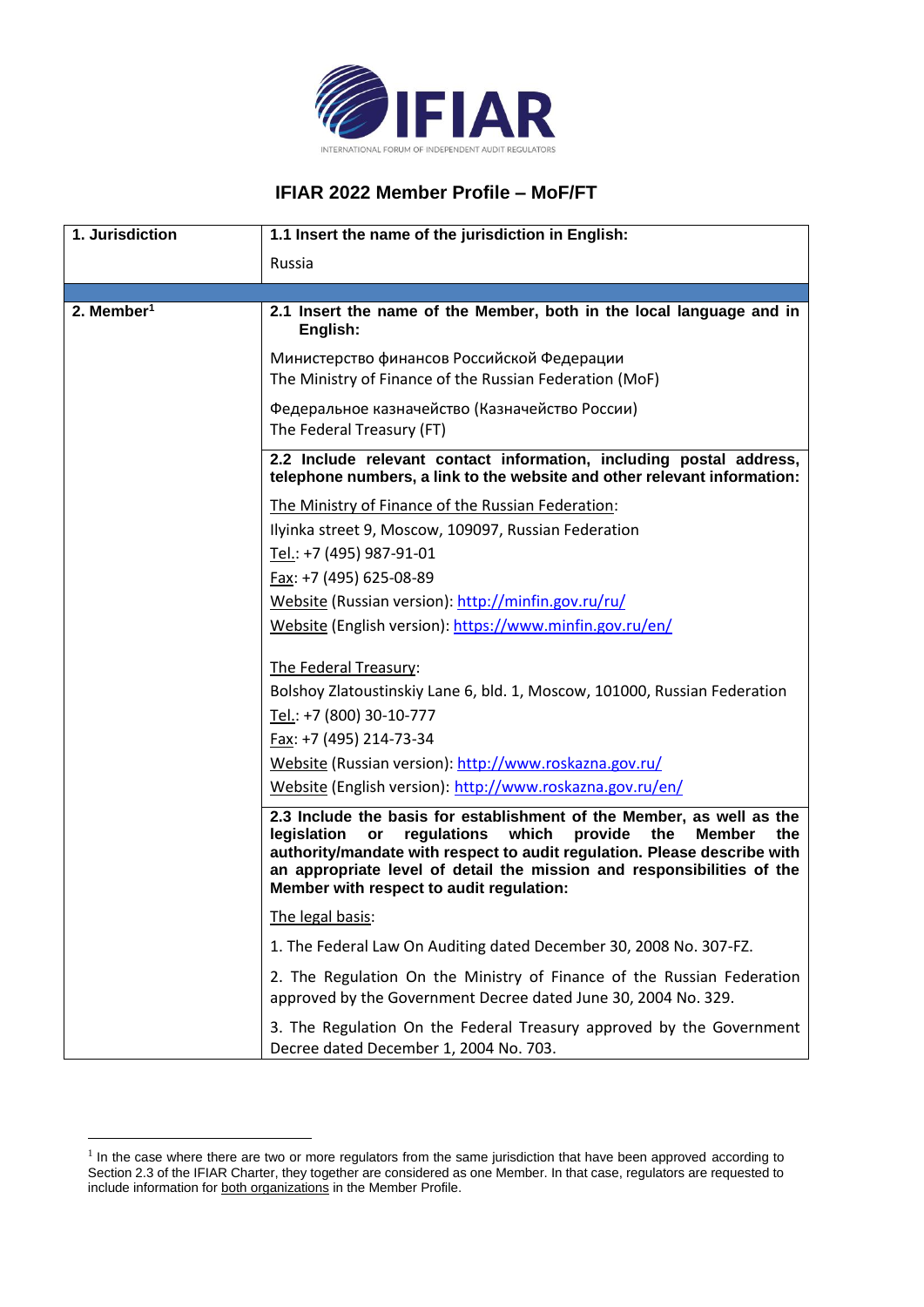

|                                                                  | According to the aforementioned legal acts, the MoF and the FT are the<br>governmental agencies involved in the independent regulation and oversight                                                                                                                                                                       |
|------------------------------------------------------------------|----------------------------------------------------------------------------------------------------------------------------------------------------------------------------------------------------------------------------------------------------------------------------------------------------------------------------|
|                                                                  | over audit activity in the Russian Federation.                                                                                                                                                                                                                                                                             |
|                                                                  | Basic functions of the MoF with respect to audit regulation are:                                                                                                                                                                                                                                                           |
|                                                                  | 1) policymaking in auditing;                                                                                                                                                                                                                                                                                               |
|                                                                  | 2) issuance of regulations governing auditing, establishment of auditing<br>standards, quality control, registration of audit firms and auditors;                                                                                                                                                                          |
|                                                                  | 3) assignment of the status of the self-regulating organization of auditors<br>(SRO) and termination of such status;                                                                                                                                                                                                       |
|                                                                  | 4) approval of the Code of professional ethics of auditors and Independence<br>rules for auditors and audit firms, as well as of attestation procedure adopted<br>by the SRO;                                                                                                                                              |
|                                                                  | 5) coordination of activities of the Russian governmental agencies in the field<br>of auditing.                                                                                                                                                                                                                            |
|                                                                  | Basic functions of the FT with respect to the audit regulation are:                                                                                                                                                                                                                                                        |
|                                                                  | 1) registration of audit firms providing audit services to the public interest<br>entities (PIEs).                                                                                                                                                                                                                         |
|                                                                  | $2$ ) carrying out inspections, investigations in respect of audit firms that<br>provide audit services to the PIEs;                                                                                                                                                                                                       |
|                                                                  | 3) enforcement for violations of the legislation or professional standards (the<br>International auditing standards), the Code of professional ethics of auditors<br>and Independence rules for auditors and audit firms;                                                                                                  |
|                                                                  | The FT is a governmental agency created under the MoF. All the rules of the<br>FT are approved by the MoF. As of January 1, 2022, the FT has 85 employees<br>involved in the quality control over audit firms. In addition to the Moscow<br>headquarter, the FT operates 12 regional offices involved in audit regulation. |
|                                                                  | 2.4 Have there been any major changes to the Member's organization or<br>to the governing legislation since completing last year's Member<br>Profile?                                                                                                                                                                      |
|                                                                  | ☑ Yes<br>$\Box$ No                                                                                                                                                                                                                                                                                                         |
|                                                                  | If yes, please describe these changes with an appropriate level of detail:                                                                                                                                                                                                                                                 |
|                                                                  | 1. The Central Bank of the Russian Federation (CBR) was granted with the<br>several powers with regard to audit firms providing audit services to the PIEs in<br>the financial market, including the powers on investigations over these audit<br>firms.                                                                   |
|                                                                  | 2. The Audit Council as advisory body to the MoF was dissolved.                                                                                                                                                                                                                                                            |
|                                                                  |                                                                                                                                                                                                                                                                                                                            |
| <b>Governing Body</b><br>3.<br><b>Composition and</b><br>members | 3.1 Describe with an appropriate level of detail the current composition<br>of the Member's governing body, including the ratio between Board<br>members who are independent from the audit profession and those who<br>are not <sup>2</sup> . The audit profession includes, for example: audit firms,                    |

 $^2$  An individual is independent of the profession even if he is a CPA, Chartered Accountant, or holder of another equivalent qualification, as long as this individual is not employed by or affiliated to a registered audit firm, nor employed by or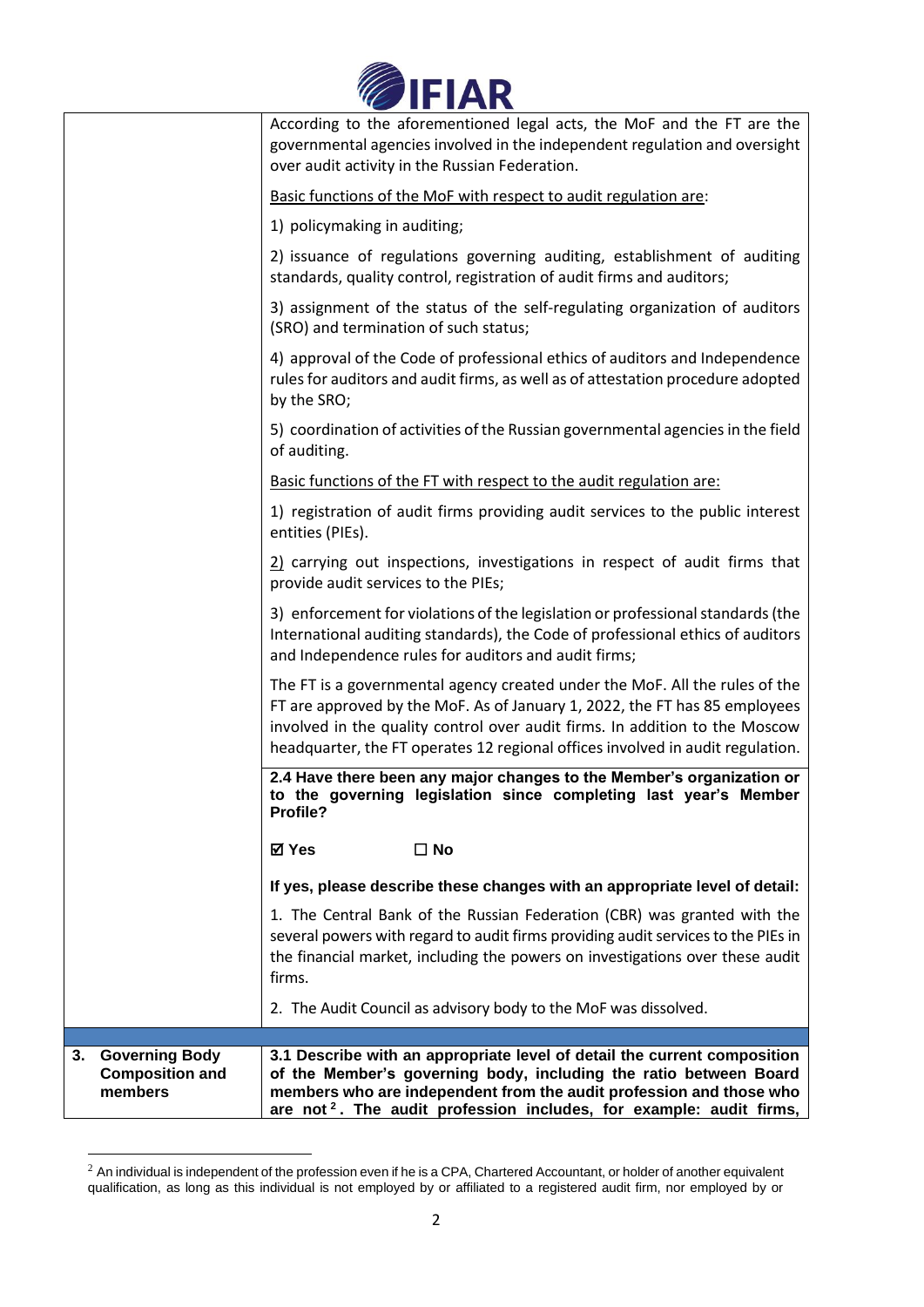

| professional accountancy bodies and bodies or entities associated with<br>the audit profession.                                                                                                                                                                                                                                                                                                   |
|---------------------------------------------------------------------------------------------------------------------------------------------------------------------------------------------------------------------------------------------------------------------------------------------------------------------------------------------------------------------------------------------------|
| The MoF is headed by the Minister of Finance appointed by the President of<br>the Russian Federation upon recommendation of the Prime Minister of the<br>Russian Federation.                                                                                                                                                                                                                      |
| The Minister of Finance has deputy ministers appointed by the Government<br>of the Russian Federation, one of which supervises activity of the MoF in<br>auditing.                                                                                                                                                                                                                                |
| The MoF consists of 30 Departments on the main fields of activity; one of<br>them is the Department for regulation on accounting, financial reporting and<br>auditing. The current Minister of Finance is Anton Siluanov.                                                                                                                                                                         |
| The FT is headed by the chief executive officer appointed by the Government<br>of the Russian Federation upon recommendation of the Minister of Finance.                                                                                                                                                                                                                                          |
| The head of the FT has deputies appointed by the Government of the Russian<br>Federation upon recommendation of the Minister of Finance. There is a<br>special division charged with quality control in auditing. The current head of<br>the FT is Roman Artyukhin.                                                                                                                               |
| None of the members of governing bodies of the MoF and the FT is a current<br>auditor or practitioner engaged in activity of audit firms, professional<br>accountancy bodies and bodies or entities associated with the audit<br>profession. Furthermore, none of them was an auditor or practitioner for at<br>least the last five years.                                                        |
| 3.2 What are the eligibility criteria / requirements and composition<br>requirements for the members of the governing body?                                                                                                                                                                                                                                                                       |
| Employees of the MoF and the FT are public civil servants that shall meet the<br>qualification requirements and criteria provided by the Federal Law On Public<br>Civil<br>Service of the<br>Russian Federation dated<br>July 27,<br>2004<br>No. 79-FZ. Main qualification requirements are: relevant education, practical<br>experience, professional knowledge and skills in the relevant area. |
| 3.3. Is each member of the governing body independent from the audit<br>profession? The audit profession includes, for example: audit firms,<br>professional accountancy bodies and bodies or entities associated with<br>the audit profession.                                                                                                                                                   |
| ⊠ Yes<br>$\square$ No                                                                                                                                                                                                                                                                                                                                                                             |
| 3.4 If the answer to question 3.3 is "No", is the majority of the members<br>of the governing body non-practitioner?                                                                                                                                                                                                                                                                              |
| $\square$ Yes<br>$\square$ No                                                                                                                                                                                                                                                                                                                                                                     |
| 3.5 If the answer to question 3.3 is "No", which safeguards are in place<br>to provide for the Member's overall independence from the audit<br>profession?                                                                                                                                                                                                                                        |
| 3.6 Is there a restriction or recusal process that is applicable to members                                                                                                                                                                                                                                                                                                                       |
| of the governing body of the Member who are current or former<br>auditors/practitioners?                                                                                                                                                                                                                                                                                                          |

affiliated to of a professional accountancy body, nor employed by or affiliated to bodies or entities associated with the audit profession.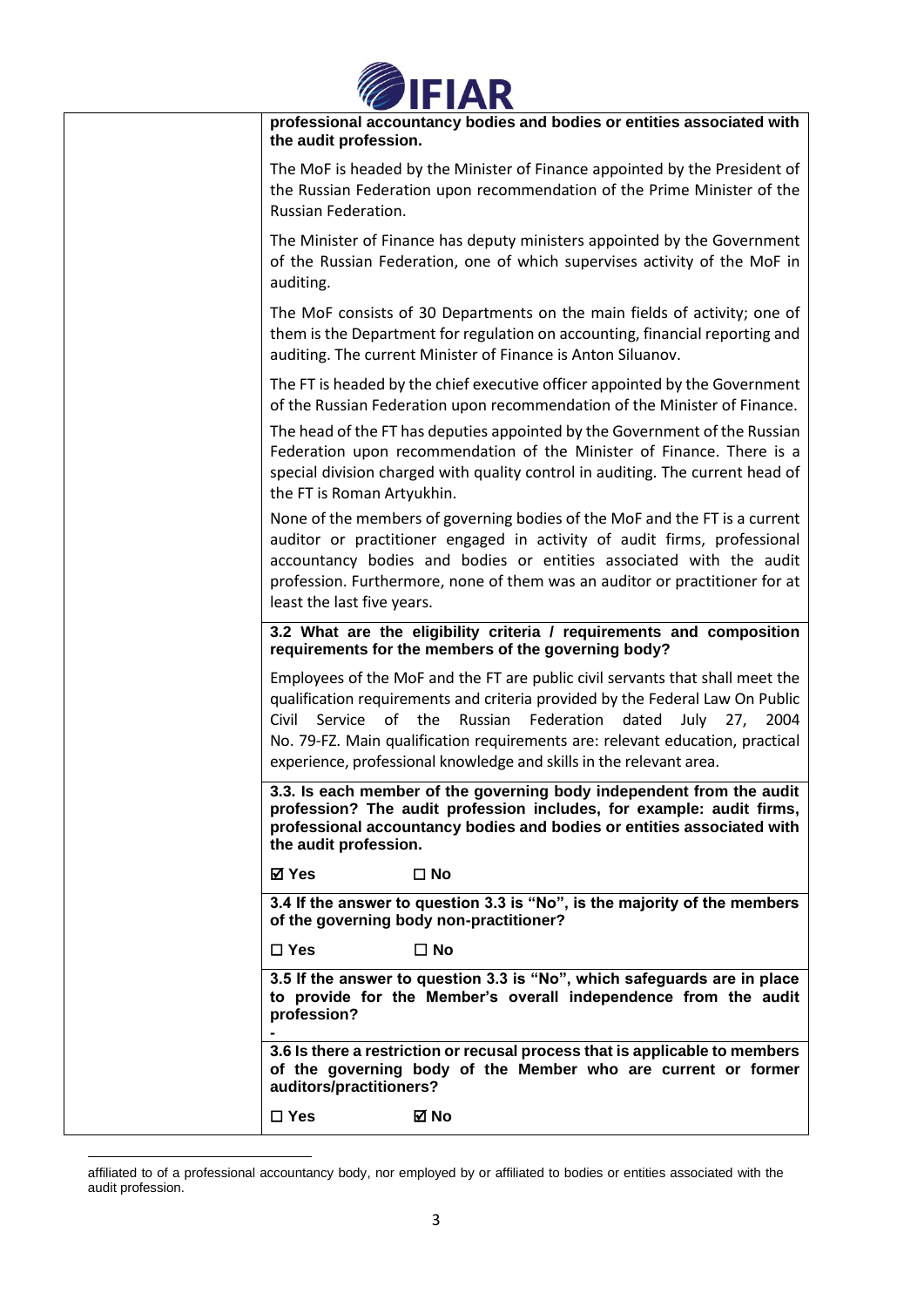

|                                   | Does this include a "cooling-off" period for former auditors?                                                                                                                                                                                                                                                                                                                                                                                                                                                            |
|-----------------------------------|--------------------------------------------------------------------------------------------------------------------------------------------------------------------------------------------------------------------------------------------------------------------------------------------------------------------------------------------------------------------------------------------------------------------------------------------------------------------------------------------------------------------------|
|                                   | ⊠ No<br>$\Box$ Yes                                                                                                                                                                                                                                                                                                                                                                                                                                                                                                       |
|                                   | If yes to either of the above, please describe:                                                                                                                                                                                                                                                                                                                                                                                                                                                                          |
|                                   | None of the members of governing bodies of the MoF and the FT is a current<br>auditor or practitioner. Furthermore, none of them was an auditor or<br>practitioner for at least the last five years. In case of termination of<br>employment contract of public civil servant of the MoF or the FT (that was<br>engaged in activity of the MoF or the FT related to the audit regulation), the<br>legislation of the Russian Federation introduces restrictions regarding further<br>employment in the area of auditing. |
|                                   | 3.7 Other than the governing body, are members of the profession<br>involved in the Member's organization (including in any inspections,<br>committee or panel role)?                                                                                                                                                                                                                                                                                                                                                    |
|                                   | $\Box$ Yes<br>⊠ No                                                                                                                                                                                                                                                                                                                                                                                                                                                                                                       |
|                                   | If yes, please describe their role with an appropriate level of detail,<br>including the ratio between those who are independent and those who<br>are not in the relevant function and whether such role includes<br>decisional or control authority:                                                                                                                                                                                                                                                                    |
|                                   |                                                                                                                                                                                                                                                                                                                                                                                                                                                                                                                          |
| 4. Funding<br><b>Arrangements</b> | 4.1 Describe the main funding arrangements of the Member, including<br>the setting and approval of the budget and the fees, if any:                                                                                                                                                                                                                                                                                                                                                                                      |
|                                   | The MoF and the FT are funded via the federal budget. The federal budget<br>shall be approved by the Government of the Russian Federation and shall be<br>signed by the President of the Russian Federation.                                                                                                                                                                                                                                                                                                             |
|                                   | 4.2 Is the funding free from undue influence by the profession?                                                                                                                                                                                                                                                                                                                                                                                                                                                          |
|                                   | <b>⊠</b> Yes<br>$\square$ No                                                                                                                                                                                                                                                                                                                                                                                                                                                                                             |
|                                   | Please describe with an appropriate level of detail the safeguards in<br>place to prevent undue influence by the profession:                                                                                                                                                                                                                                                                                                                                                                                             |
|                                   | The MoF and the FT are funded solely via the federal budget. There are no<br>other funding sources.                                                                                                                                                                                                                                                                                                                                                                                                                      |
|                                   |                                                                                                                                                                                                                                                                                                                                                                                                                                                                                                                          |
| <b>Inspection System</b><br>5.    | 5.1 Does the Member have the responsibility for recurring inspections of<br>audit firms undertaking audits of public interest entities (PIEs)?                                                                                                                                                                                                                                                                                                                                                                           |
|                                   | <b>☑ Yes</b><br>$\square$ No                                                                                                                                                                                                                                                                                                                                                                                                                                                                                             |
|                                   | 5.2 Is this responsibility undertaken directly or through oversight of<br>inspection conducted by another organization?                                                                                                                                                                                                                                                                                                                                                                                                  |
|                                   | □ Through Oversight<br><b>Ø</b> Directly                                                                                                                                                                                                                                                                                                                                                                                                                                                                                 |
|                                   | If directly, kindly provide a brief description or summary of the<br>responsibility, including the regulatory reporting process after<br>inspections i.e. recommendations issued, follow-up, etc.).                                                                                                                                                                                                                                                                                                                      |
|                                   | The FT is responsible through its audit quality control team for<br>inspecting audit firms that audit PIE. It carries out full scope inspections<br>of those firms.                                                                                                                                                                                                                                                                                                                                                      |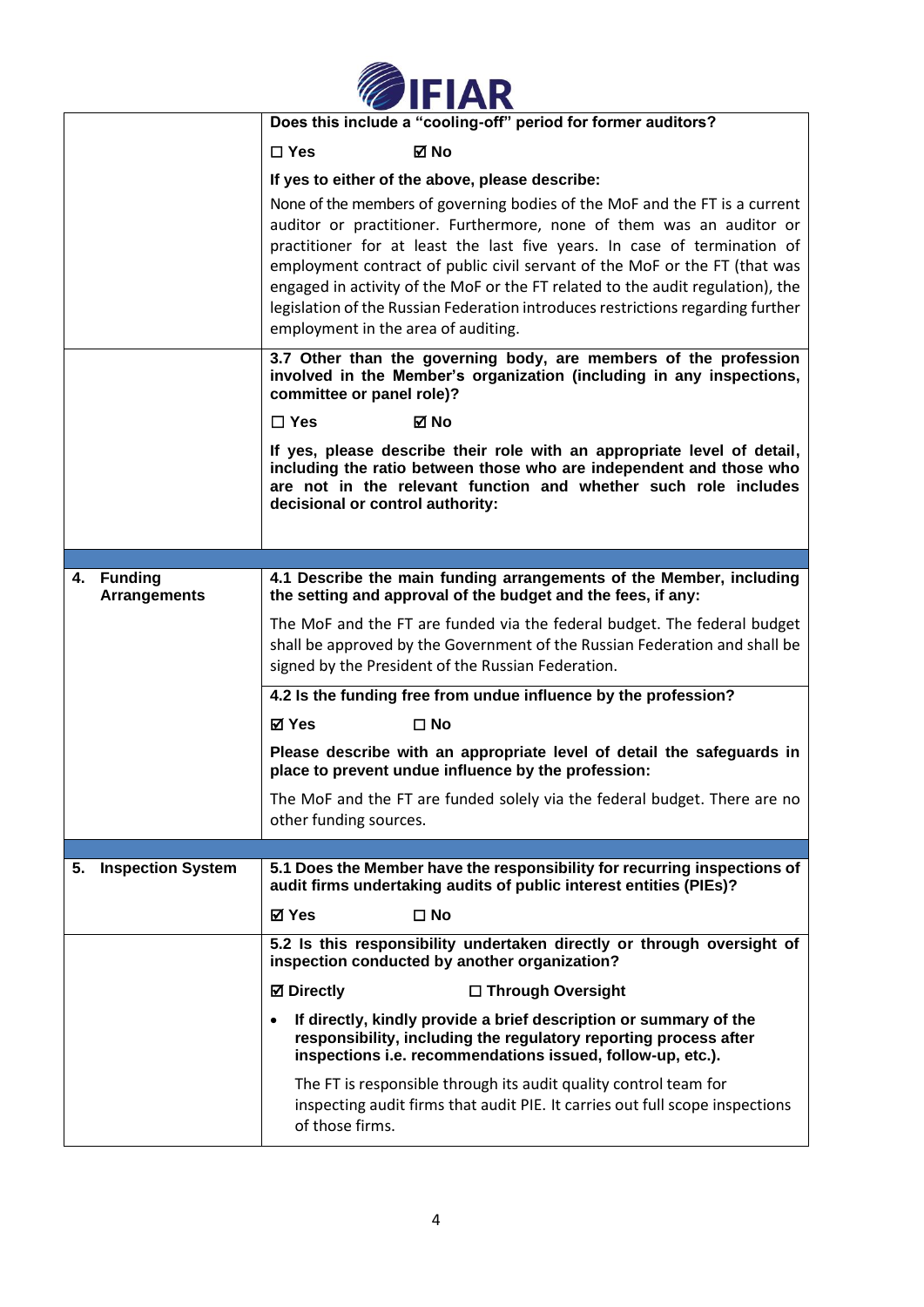|  | <b>OFIAR</b> |
|--|--------------|
|  |              |

|    |                                                                                   | If through oversight of another organization, please describe with<br>$\bullet$<br>an appropriate level of detail the other organization, its relation to<br>the Member, its role, and the arrangements for oversight:                                                                                                                                                                                                                                           |
|----|-----------------------------------------------------------------------------------|------------------------------------------------------------------------------------------------------------------------------------------------------------------------------------------------------------------------------------------------------------------------------------------------------------------------------------------------------------------------------------------------------------------------------------------------------------------|
|    |                                                                                   | 5.3 Please describe with an appropriate level of detail the requirements<br>and practices regarding the frequency of inspections:                                                                                                                                                                                                                                                                                                                                |
|    |                                                                                   | Full scope of FT's inspections under the quality control over audit firms<br>providing audit services to the PIEs cover the review of the audit and non-<br>audit assurance engagements selected on the risk-basis approach and also<br>the review of the firm-wide internal quality control procedures. These<br>inspections shall be carried out by the staff of the FT only (may be undertaken<br>not more frequently than once a year).                      |
|    |                                                                                   | In addition:                                                                                                                                                                                                                                                                                                                                                                                                                                                     |
|    |                                                                                   | 1) the CBR carries out investigations over audit firms providing audit services<br>to the PIEs in the financial market;                                                                                                                                                                                                                                                                                                                                          |
|    |                                                                                   | 2) the SRO carries out quality control over its member audit firms at least<br>every five years, but not more than once a year.                                                                                                                                                                                                                                                                                                                                  |
|    |                                                                                   |                                                                                                                                                                                                                                                                                                                                                                                                                                                                  |
| 6. | <b>Audit and Financial</b><br><b>Market</b>                                       | 6.1 Provide the number of audit firms subject to inspections. Include an<br>indication of the number of public interest audits (PIEs) and other audits<br>that fall under the Member's oversight or mandate.                                                                                                                                                                                                                                                     |
|    |                                                                                   | As of the end of 2020, there are approximately 500 audit firms in the Russian<br>Federation subject to inspections of the FT. These firms carry out<br>approximately 3000 PIE audits per annum.                                                                                                                                                                                                                                                                  |
|    |                                                                                   | 6.2 What are the sizes and market shares of each of the largest audit<br>firms in the Member's jurisdiction?                                                                                                                                                                                                                                                                                                                                                     |
|    |                                                                                   | Big 4 shares (as of the end of 2020):                                                                                                                                                                                                                                                                                                                                                                                                                            |
|    |                                                                                   | Number of PIE audits - app. 12,4%;<br>$\circ$                                                                                                                                                                                                                                                                                                                                                                                                                    |
|    |                                                                                   | Total number of audits - app. 3,5%.<br>$\circ$                                                                                                                                                                                                                                                                                                                                                                                                                   |
|    |                                                                                   | Next 46 biggest audit firms shares (as of the end of 2020):                                                                                                                                                                                                                                                                                                                                                                                                      |
|    |                                                                                   | Number of PIE audits - app. 21,6%;<br>O<br>Total number of audits - app. 11,2%.<br>$\circ$                                                                                                                                                                                                                                                                                                                                                                       |
|    |                                                                                   |                                                                                                                                                                                                                                                                                                                                                                                                                                                                  |
| 7. | <b>Main Other</b>                                                                 | 7.1 Please indicate whether the Member has responsibility for tasks                                                                                                                                                                                                                                                                                                                                                                                              |
|    | <b>Responsibilities of</b><br>the Member within<br>the area of Audit<br>Oversight | other than Inspections within the area of Audit Oversight:<br><b>☑ Registration/Licensing</b><br>☑ Audit and/or Ethics Standard Setting<br>☑ Permanent Education of Auditors<br><b>☑ Enforcement</b><br><b>Ø Other:</b> analysis of the audit market, oversight over activity of the SRO,<br>assignment of the status of the SRO and termination of such status,<br>coordination of activities of the Russian governmental agencies in the field of<br>auditing. |
|    |                                                                                   | 7.2 If the Member has the responsibility for Registration/Licensing,<br>please indicate whether this responsibility is undertaken directly or                                                                                                                                                                                                                                                                                                                    |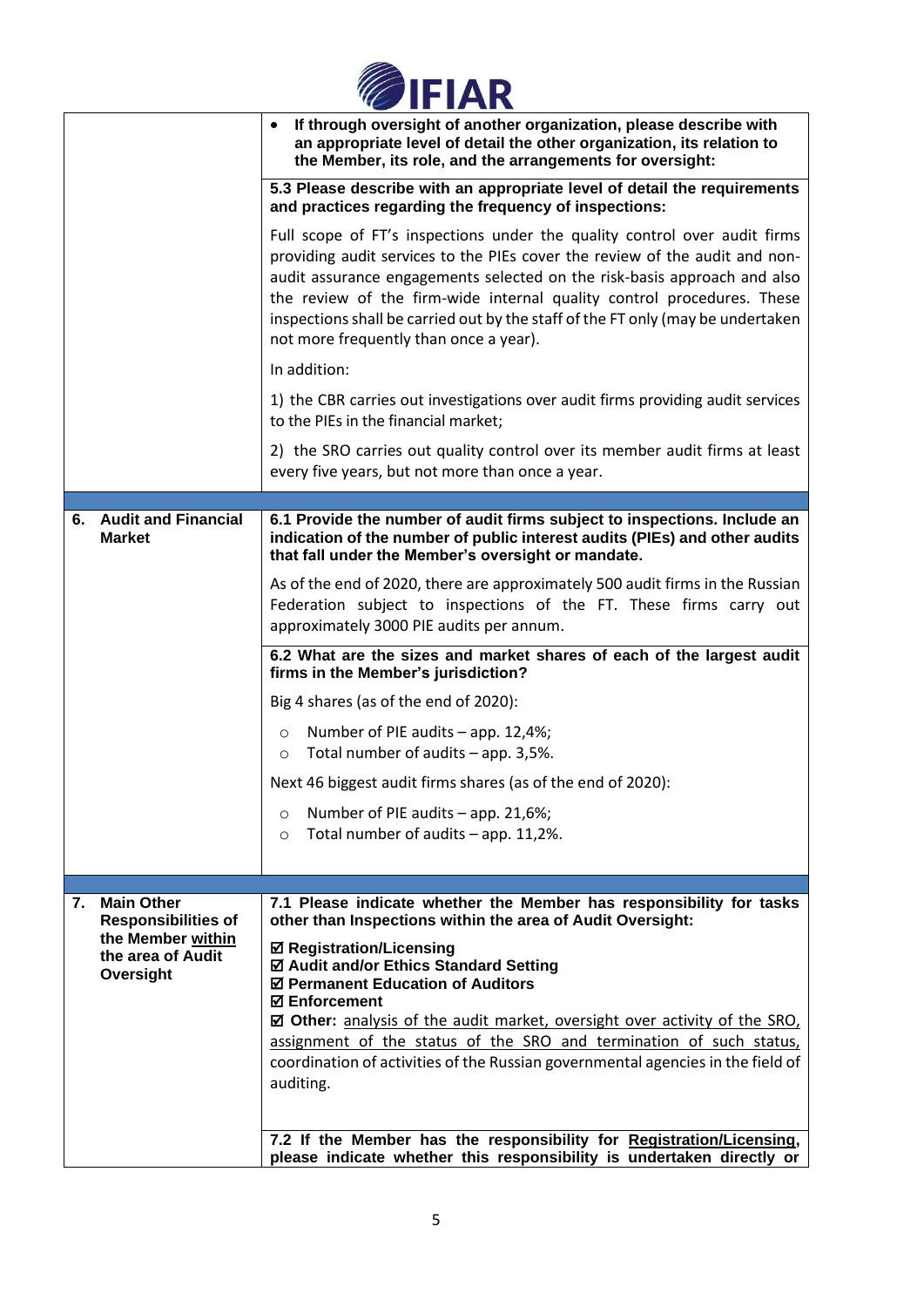

**through oversight of Registration/Licensing conducted by another organization?**

## **Directly Through Oversight**

• **If directly, please describe the responsibility with an appropriate level of detail.** 

Audit firms that seek the right to provide audit services to the PIEs shall be registered with the FT. The requirements for such audit firms are provided by the Federal Law On Auditing, the registration procedures are established by the MoF. This register is publicly available and shall be kept by the FT.

Audit firms that seek the right to provide audit services to the PIEs in the financial market additionally shall be registered with the CBR. The requirements for such audit firms are provided by the Federal Law On Auditing, the registration procedures are established by the CBR. This register is publicly available and shall be kept by the CBR.

• **If through oversight, please indicate the name of the other organization and its composition (i.e. whether practitioners from the audit profession are involved in decision-making). Also give a description of the powers of the other organization and procedure applied, as well as the role of the Member in these procedures.**

Audit firms and auditors that seek the right to carry out audit activity are obligated to be registered with the SRO and shall meet the requirements provided by the Federal Law On Auditing. Currently there is one operating SRO - the Association "Sodruzhestvo".

Audit firms and auditors acquire the right to engage in auditing as of the date of their registration with the SRO. The register of auditors and audit firms of the SRO shall be kept by the SRO.

The MoF carries out oversight over the procedure of registration described above. System of oversight includes the following:

(1) The MoF carries out periodic reviews over activity of the SRO in the area of registration.

(2) The MoF carries out routine monitoring of activity of the SRO in the area of registration.

(3) The MoF carries out control over registration procedure by checking correctness of information on audit firms and auditors registered with the SRO.

(4) The MoF by analyzing information in the register checks compliance by audit firms and auditors with the requirements of the Federal Law On Auditing.

**7.3 If the Member has the responsibility for Audit and/or Ethics Standard Setting, please indicate whether this responsibility is undertaken directly or through oversight of Audit and/or Ethics Standard Setting conducted by another organization?**

**Directly Through Oversight**

• **If directly, please describe the responsibility with an appropriate level of detail.**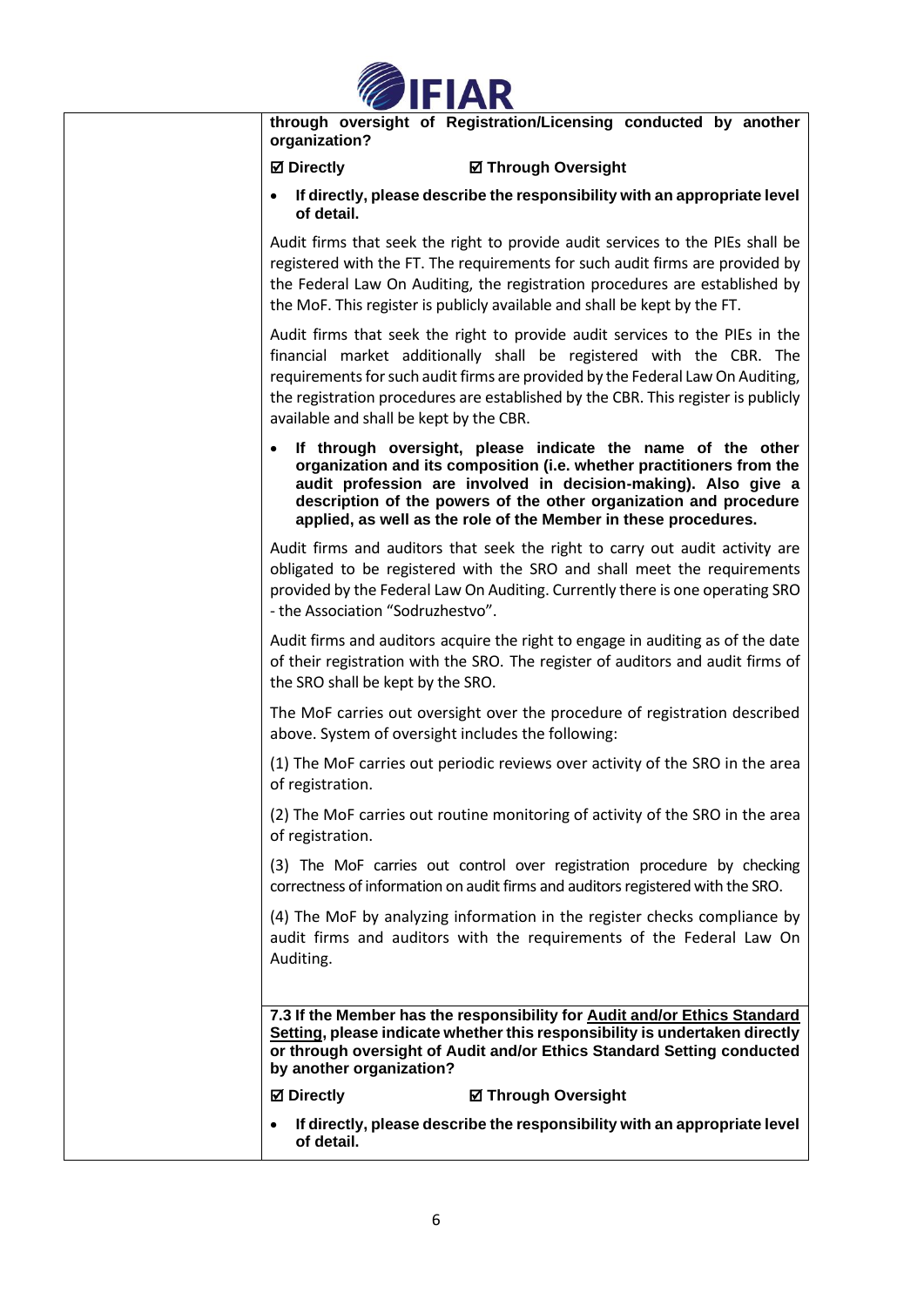

| Audit in Russia shall be carried out in accordance with the International<br>auditing standards, issued by the International Federation of Accountants<br>(IFAC). The MoF is charged with endorsement of the International auditing<br>standards and their publication. The MoF keeps in touch with the IFAC<br>regarding endorsement and application of standards.                        |
|--------------------------------------------------------------------------------------------------------------------------------------------------------------------------------------------------------------------------------------------------------------------------------------------------------------------------------------------------------------------------------------------|
| If through oversight, please indicate the name of the other<br>$\bullet$<br>organization and its composition (i.e. whether practitioners from the<br>audit profession are involved in decision-making). Also give a<br>description of the powers of the other organization and procedures<br>applied, as well as the role of the Member in these procedures.                               |
| The MoF approves the Code of professional ethics of auditors and<br>Independence rules for auditors and audit firms adopted by the SRO. The<br>Code of professional ethics of auditors and Independence rules for auditors<br>and audit firms are based on the Code of professional ethics, issued by the<br>International Federation of Accountants (IFAC).                               |
| 7.4 If the Member has the responsibility for Permanent Education of<br>Auditors, please indicate whether this responsibility is undertaken<br>directly or through oversight of Permanent Education of Auditors<br>conducted by another organization?                                                                                                                                       |
| $\square$ Directly<br><b>Ø Through Oversight</b>                                                                                                                                                                                                                                                                                                                                           |
| If directly, please describe the responsibility with an appropriate level<br>of detail.                                                                                                                                                                                                                                                                                                    |
| If through oversight, please indicate the name of the other<br>$\bullet$<br>organization and its composition (i.e. whether practitioners from the<br>audit profession are involved in decision-making). Also give a<br>description of the powers of the other organization and procedures<br>applied, as well as the role of the Member in these procedures.                               |
| Under the Federal Law On Auditing an auditor shall during each calendar year<br>take part in the programs of continuing education. The SRO shall organize<br>training for auditors under the programs of continuing education adopted by<br>itself. The SRO accredits educational centers for providing such training as<br>well as supervises fulfilment of this requirement by auditors. |
| The MoF carries out oversight over continuing education. System of oversight<br>includes the following:                                                                                                                                                                                                                                                                                    |
| (1) The MoF carries out periodic reviews over activity of the SRO in the area<br>of continuing education.                                                                                                                                                                                                                                                                                  |
| (2) The MoF carries out routine monitoring of activity of the SRO in the area<br>of continuing education.                                                                                                                                                                                                                                                                                  |
| (3) The MoF by analyzing information provided by the SRO checks compliance<br>by audit firms and auditors with the requirements of the Federal Law On<br>Auditing.<br>7.5 If the Member has the responsibility for Enforcement, please indicate                                                                                                                                            |
| whether this responsibility is undertaken directly or through referral to<br>other organization(s)?                                                                                                                                                                                                                                                                                        |
| <b>☑</b> Directly<br><b>Ø Through Referral</b>                                                                                                                                                                                                                                                                                                                                             |
| If directly, kindly provide a brief description or summary of the<br>$\bullet$<br>enforcement responsibility, the procedure and process involved,                                                                                                                                                                                                                                          |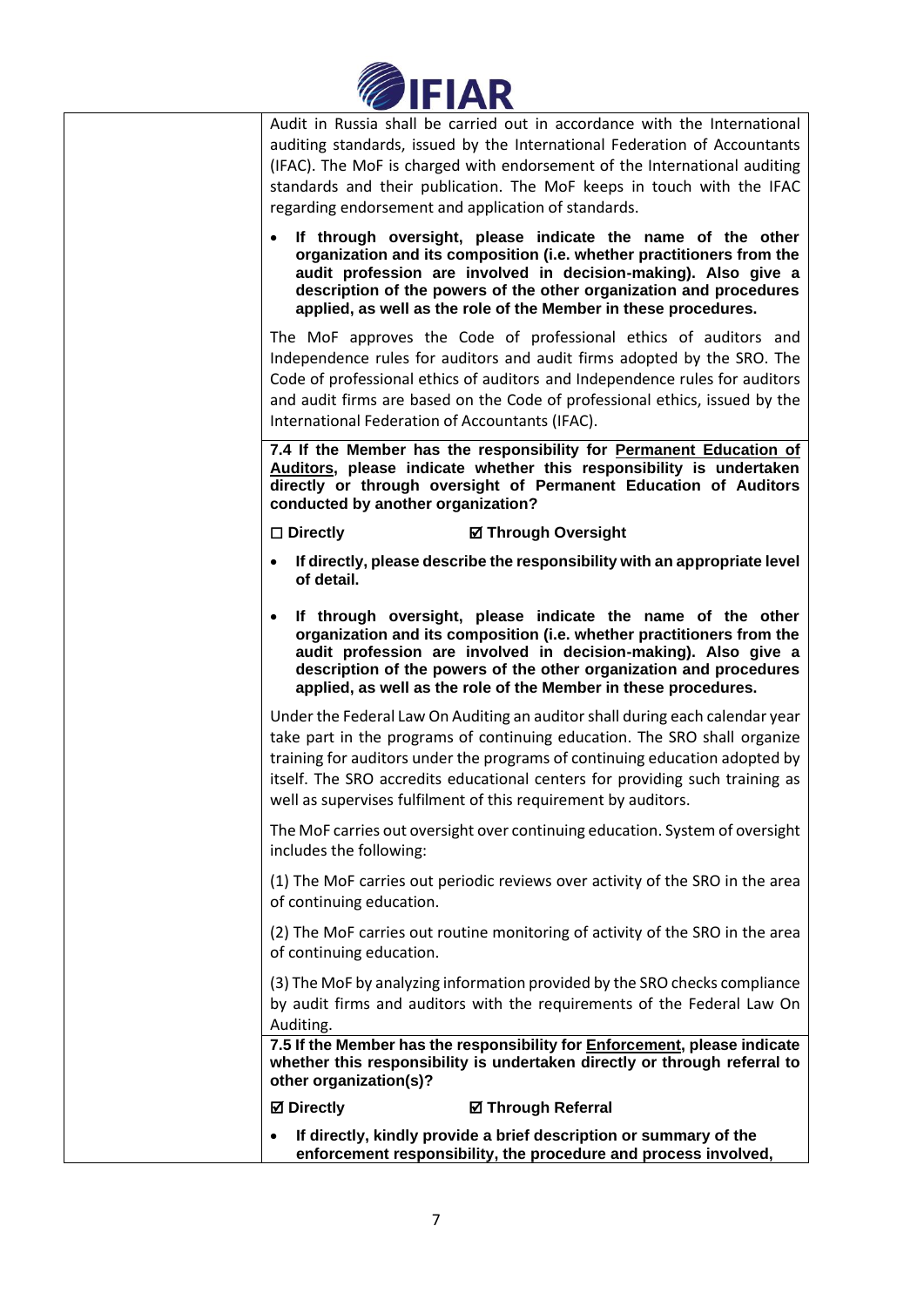

**including the regulatory reporting process that led to disciplinary action.** 

The FT under its enforcement powers may apply the following procedures against an audit firm that has committed a violation of the requirements of the Federal Law On Auditing, other laws and regulations, auditing standards, the Code of professional ethics of auditors and Independence rules for auditors and audit firms:

(1) issue a directive that obligates the audit firm to eliminate violations disclosed on the results of the quality control and establishes deadlines for eliminating these violations;

(2) issue a written warning on unacceptability of violation of the requirements of the Federal Law On Auditing, other laws and regulations, auditing standards, the Code of professional ethics of auditors and Independence rules for auditors and audit firms;

(3) send to the SRO a binding directive on suspending membership of the audit firm for the period to eliminate the disclosed violations, but not more than 180 calendar days from the day following the day when the decision to suspend membership was taken;

(4) send to the SRO a binding directive on deregistration of auditors and audit firms;

(5) take decision on deregistration of audit firms providing audit services to the PIEs.

The CBR has the same enforcement powers as the FT except for the power provided by the aforementioned point 5, where the CBR is empowered to take decision on deregistration of audit firms providing audit services to the PIEs in the financial market.

• **If through referral, please indicate the name of the other organization and its composition (i.e. whether practitioners from the audit profession are involved in decision-making). Also give a description of the enforcement powers of the other organization and procedures applied, as well as the role of the Member in these procedures.**

The SRO under their enforcement powers may apply the following procedures against its members that committed violations of the requirements of the Federal Law On Auditing, other laws and regulations, auditing standards, the Code of professional ethics of auditors and Independence rules for auditors and audit firms:

(1) issue a directive that obligates its member to eliminate violations disclosed on the results of the quality control and establishes deadlines for eliminating these violations;

(2) issue a written warning to its member on unacceptability of violation of the requirements of the Federal Law On Auditing, other laws and regulations, auditing standards, the Code of professional ethics of auditors and Independence rules for auditors and audit firms;

(3) impose a fine on its member;

(4) pass a decision suspending membership of the audit firm or auditor until they eliminate the disclosed violations, but not more than 180 calendar days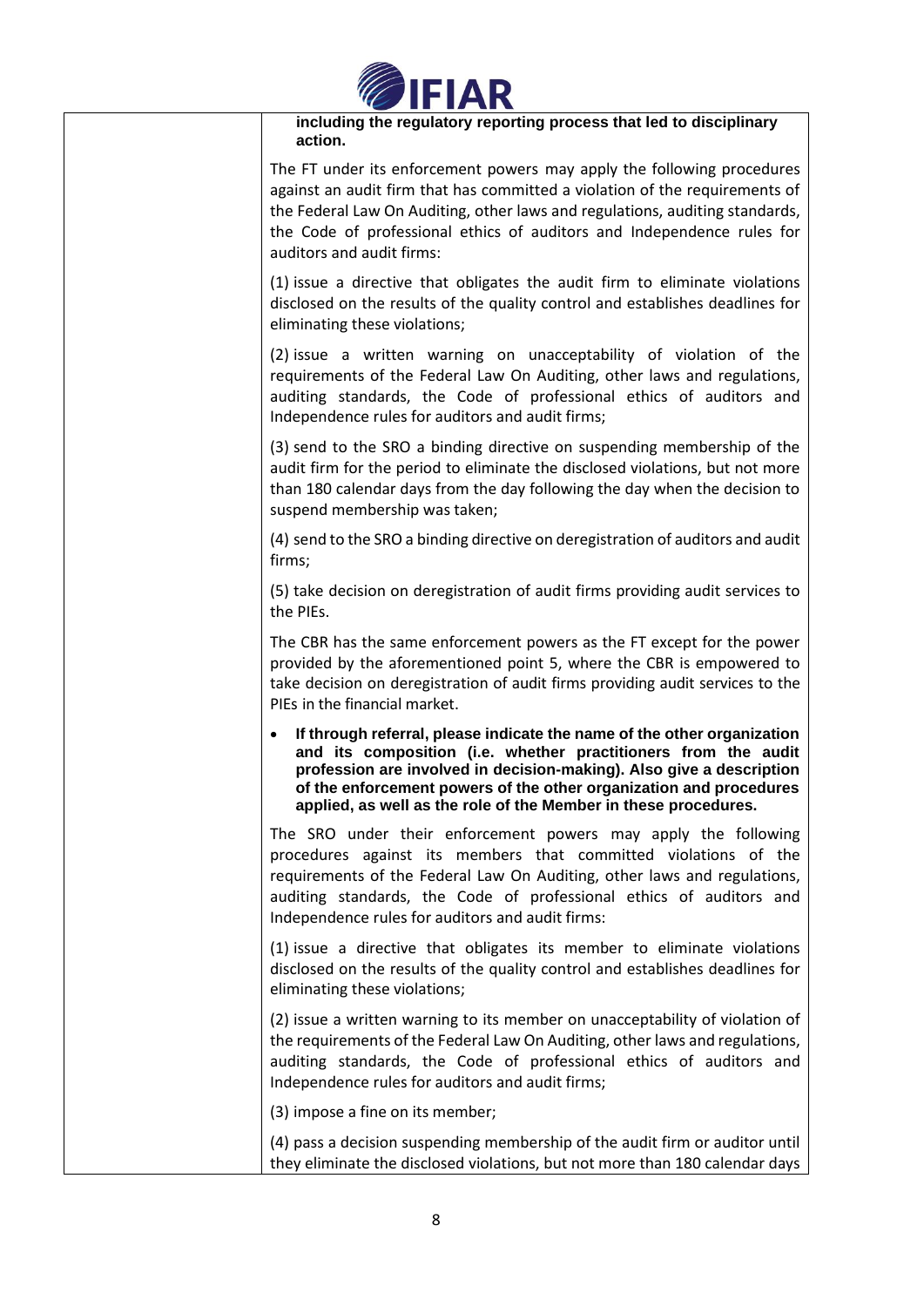

|    |                                                                                                         | from the day following the day when the decision to suspend membership<br>was taken;                                                                                                                                                                                                                                                                                                                                                                                                                                                                                                                                                        |
|----|---------------------------------------------------------------------------------------------------------|---------------------------------------------------------------------------------------------------------------------------------------------------------------------------------------------------------------------------------------------------------------------------------------------------------------------------------------------------------------------------------------------------------------------------------------------------------------------------------------------------------------------------------------------------------------------------------------------------------------------------------------------|
|    |                                                                                                         | (5) pass a decision to expel the audit firm or auditor from membership;                                                                                                                                                                                                                                                                                                                                                                                                                                                                                                                                                                     |
|    |                                                                                                         | (6) apply other measures established by the internal documents of the SRO.                                                                                                                                                                                                                                                                                                                                                                                                                                                                                                                                                                  |
|    |                                                                                                         | The MoF carries out oversight over enforcement. System of oversight<br>includes the following:                                                                                                                                                                                                                                                                                                                                                                                                                                                                                                                                              |
|    |                                                                                                         | (1) The MoF carries out periodic reviews over activity of the SRO in the area<br>of enforcement.                                                                                                                                                                                                                                                                                                                                                                                                                                                                                                                                            |
|    |                                                                                                         | (2) The MoF carries out routine monitoring of activity of the SRO in the area<br>of enforcement.                                                                                                                                                                                                                                                                                                                                                                                                                                                                                                                                            |
|    |                                                                                                         | (3) The MoF by analyzing information provided by the SRO checks compliance<br>by audit firms and auditors with the requirements of the Federal Law On<br>Auditing.                                                                                                                                                                                                                                                                                                                                                                                                                                                                          |
|    |                                                                                                         | 7.6 If the Member has the responsibility for other tasks within the area of<br>Audit Oversight, please describe with an appropriate level of detail:                                                                                                                                                                                                                                                                                                                                                                                                                                                                                        |
|    |                                                                                                         | The MoF carries out analysis of the audit market: prescribes the form for<br>statistical reports; collects and analyzes statistics and data form the SRO and<br>audit firms; annually publishes on its official website a report regarding the<br>audit market environment.                                                                                                                                                                                                                                                                                                                                                                 |
|    |                                                                                                         | The MoF carries out oversight over the SRO. The main purpose of such<br>oversight is compliance by the SRO with the requirements of the Federal Law<br>On Auditing and regulations, issued in accordance with it, acts of the CBR.<br>Oversight over activity of the SRO shall be carried out through scheduled<br>(shall be carried out not more than every two years) and extraordinary<br>reviews (shall be carried out upon a complaint submitted to the MoF<br>regarding action (inaction) of the SRO violating the requirements of the<br>Federal Law On Auditing and regulations, issued in accordance with it, acts of<br>the CBR). |
|    |                                                                                                         | The MoF takes decision on assignment of the status of the SRO and termination<br>of this status. This decision on assignment of the status shall be taken based on<br>the application of the entity intended to acquire this status and review by the<br>MoF of the information on the applicant (including its compliance with the<br>requirements provided by the Federal Law On Auditing).                                                                                                                                                                                                                                               |
|    |                                                                                                         | The MoF coordinates activities of the Russian governmental agencies in the<br>field of auditing, ensuring their cooperation with the SRO. The MoF is<br>assigned with the leading role in the audit regulation.                                                                                                                                                                                                                                                                                                                                                                                                                             |
| 8. | <b>Main Other</b><br><b>Responsibilities of</b><br>the Member outside<br>the area of Audit<br>Oversight | 8.1 Please describe with an appropriate level of detail whether the<br>Member has responsibility for tasks outside the area of audit oversight<br>such as Supervision of Financial Reporting or Securities Regulation:                                                                                                                                                                                                                                                                                                                                                                                                                      |
|    |                                                                                                         | The MoF is in charge for standard setting in accounting and financial<br>reporting, development of tax and taxation policies, currency regulation and<br>control, budgetary and financial policy.                                                                                                                                                                                                                                                                                                                                                                                                                                           |
|    |                                                                                                         | Consolidated financial statements shall be prepared in conformity with<br>International financial reporting standards (IFRS) issued by the International                                                                                                                                                                                                                                                                                                                                                                                                                                                                                    |